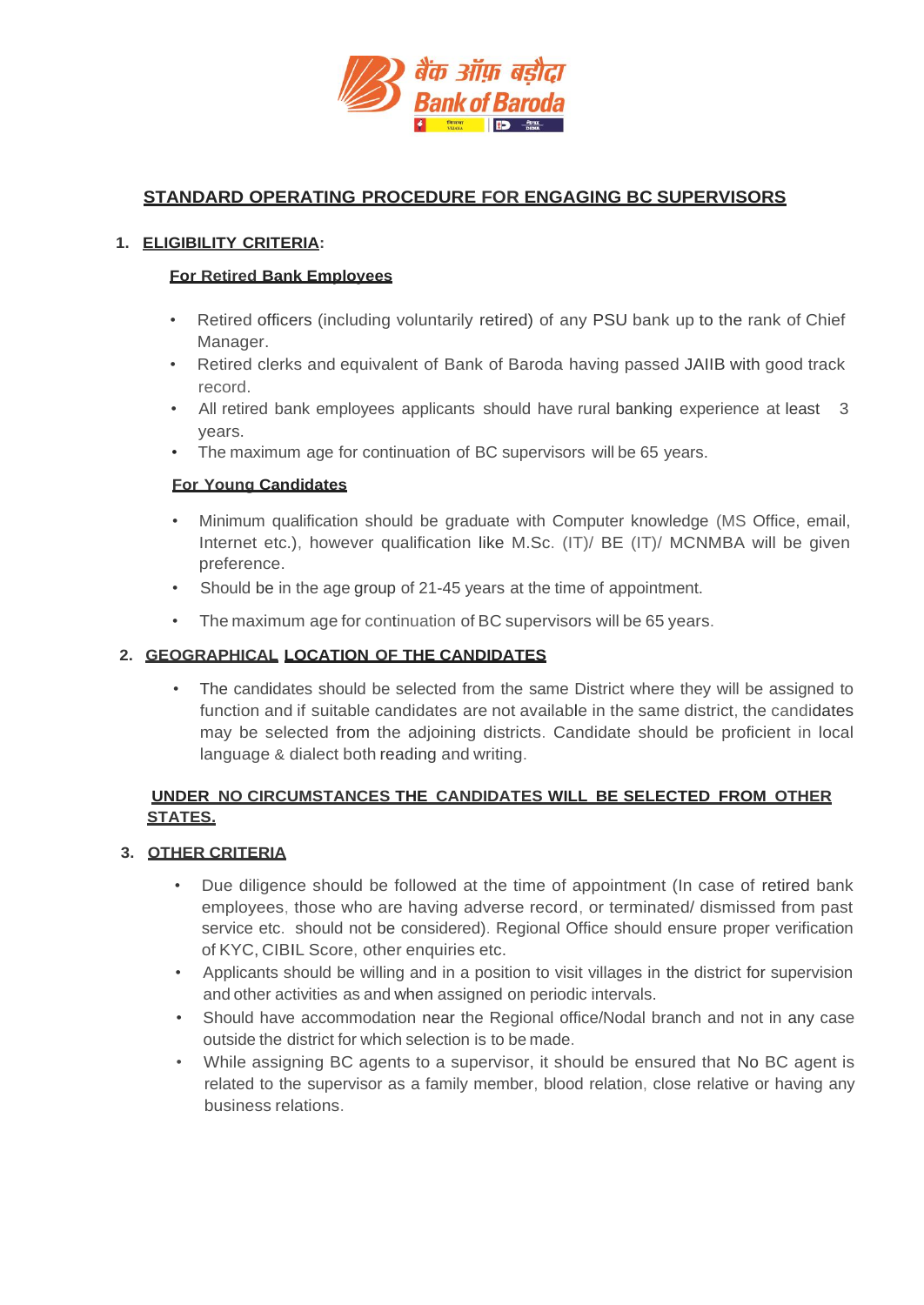

### **4. ASSIGNING BCs TO SUPERVISOR**

BC Supervisors will be allotted 50-60 BC Agents. The number of BCs to be monitored by BC supervisors may be escalated on higher side but not more than 15-20 % of allotted numbers of BCs.

### **5. PERIOD OF CONTRACT**

The contract will be initially for a period of 12 months subject to review after every 6 months.

### **6. SELECTION PROCEDURE:**

- The BC Supervisor will be engaged by concerned **Region al Offices** for monitoring theperformance of field BCs.
- All the procedures for recruitment of BC Supervisors will be initiated and finalized by the **Regional Office.**
- The application form can be submitted within a period of 30 days from the date of advertisement.
- The application form should be submitted in hard copies to the concerned RegionalOffice either through speed post/registered post.
- The Regional Office after thoroughly scrutinizing the application forms and based on the eligibility of the candidates, will short list them for interview process.
- The Regional Office will send intimation to the short listed candidates through e-mail and hard copy giving details about the date, time and venue of the interview.
- The interview will be preferably conducted in the Regional Office.

## **7. ROLE AND RESPONSIBILITIES**

- Monitor 50-60 BCs assigned to them.
- Ensure that banking services are available to the identified villages/ SSAs (Sub Service Areas)/ Non-SSAs including communities in urban/metro areas.
- Educate BCs about their roles and responsibilities.
- Ensure redressal of grievances of customers/BCs and submit feedback to link branch with copy to Regional Office.
- Conduct meetings in the villages/SSAs/Non-SSAs as well as communities in their operational area to encourage villagers/customers for availing of banking services of our bank and submit the report to Regional Manager.
- Visit to allocated villages/ SSAs/ Non-SSAs as well as communities in their operationalarea and BC points in the district at least once in 15 days and submit the report to Fl coordinators of the Region.
- Monitor & Control the activities of the BCs in coordination with link branch. BC supervisors must ensure that BCs remain active.
- Ensure that the BCs are operational during the working hours as per extant guidelines of the bank. To ensure that the BCs are available on daily basis and transactions in the BC points are taking place as per prescribed norms/guidelines.
- Ensure that BCs are not doing any type of off-line transactions at BC points.
- Ensure that BCs are engaged in cross selling of our bank's and third party products.
- Ensure that BCs are engaged in recovery of our bank's dues.
- Conduct financial literacy sessions with villagers/communities during his visit to the villages/BC points.
- Ensure that BCs have displayed the Dos &Don'ts board at BC points.
- Ensure that BCs are issuing only system generated slips to customers.
- Ensure that BCs are not using any stationery of the bank.
- BC Supervisor must take feedbacks from local customers regarding functioning of the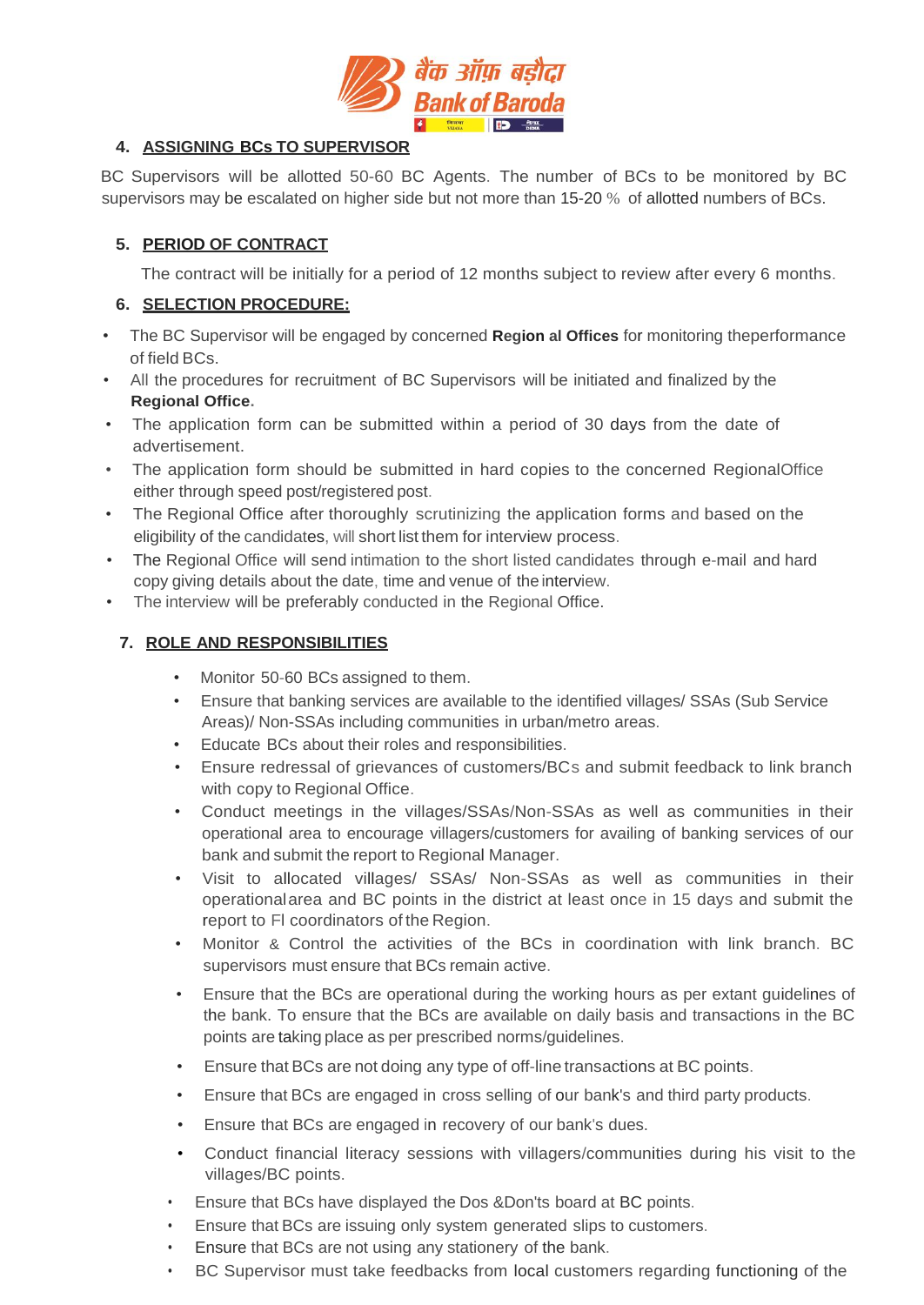

BC agent during his visit and submit the feedback/Report to Regional Office.

- Plan and organize camps in consultation with the link branch /Regional Office from time to time for achieving various targets.
- Coordinate with the branch and service provider for appointment of BCs for suitably identified locations. In case of attrition of BCs, coordinated action should be taken for substitution of BCs at the earliest to ensure that continued banking services are available to customers.
- To identify BCs for uncovered villages allotted by DFS.
- Ensure that the details of field BC and officer visiting the village are displayed in the village.
- Coordinate and interact with link branch, Regional Office and Corporate BCs and submit the suggestions for improvement of BC activities, if any.
- Arrange for locational training programs on technical updates, operational guidelines etc for BCs.
- The BC Supervisor will monitor the performance of each BC through dash board.
- The BC Supervisors will be responsible for fixation of targets and monitoring the progress vis-a-vis target. BC Supervisor will be evaluated based on the performance and achievement of various targets of BC agents.
- Region should allocate village wise monthly targets for business development under financial inclusion to link branches. The BC supervisors would monitor the business development in village vis-a-vis targets. In the case of non-achievement of targets of financial inclusion in case more than 50% of BCs under particular supervisor for consecutive 2 months or any 2 quarters, the performance will be reviewed for continuation of service by Regional Head and if deemed fit, he/she can be discontinued with prior approval of Zonal Head. BC wise target has been allotted to all the corporate BCs by Fl department HO.
- Perform quarterly Verification of Cash with BCs and submit report to the link branch.
- BC Supervisor should submit a monthly report of their performance to Regional Fl Coordinator in the prescribed format devised by respective Regional Offices.
- Any other duties assigned by the bank as and when assigned.

### **8. ASSIGNMENT OF JOB ROLE**

- The Supervisors will be provided space in the nearest Branch/ Regional Office for discharging their daily assigned activities.
- The Fl Coordinator/Branch has to maintain a separate register for marking the attendance of Supervisors.
- BC supervisor will be allotted 50-60 BC agents and the number of BCs to be monitored may be escalated on higher side but not more than 15-20 % of maximum numbers of BCs.
- While assigning BC agents to a supervisor, it should be ensured that No BC agent is related to the supervisor as a family member, blood relation, close relative or having any business relations.
- The BC supervisors should act as brand ambassadors of the Bank. They should be provided Badge/identity card and other bank stationeries and imparted training to develop sense of belongingness.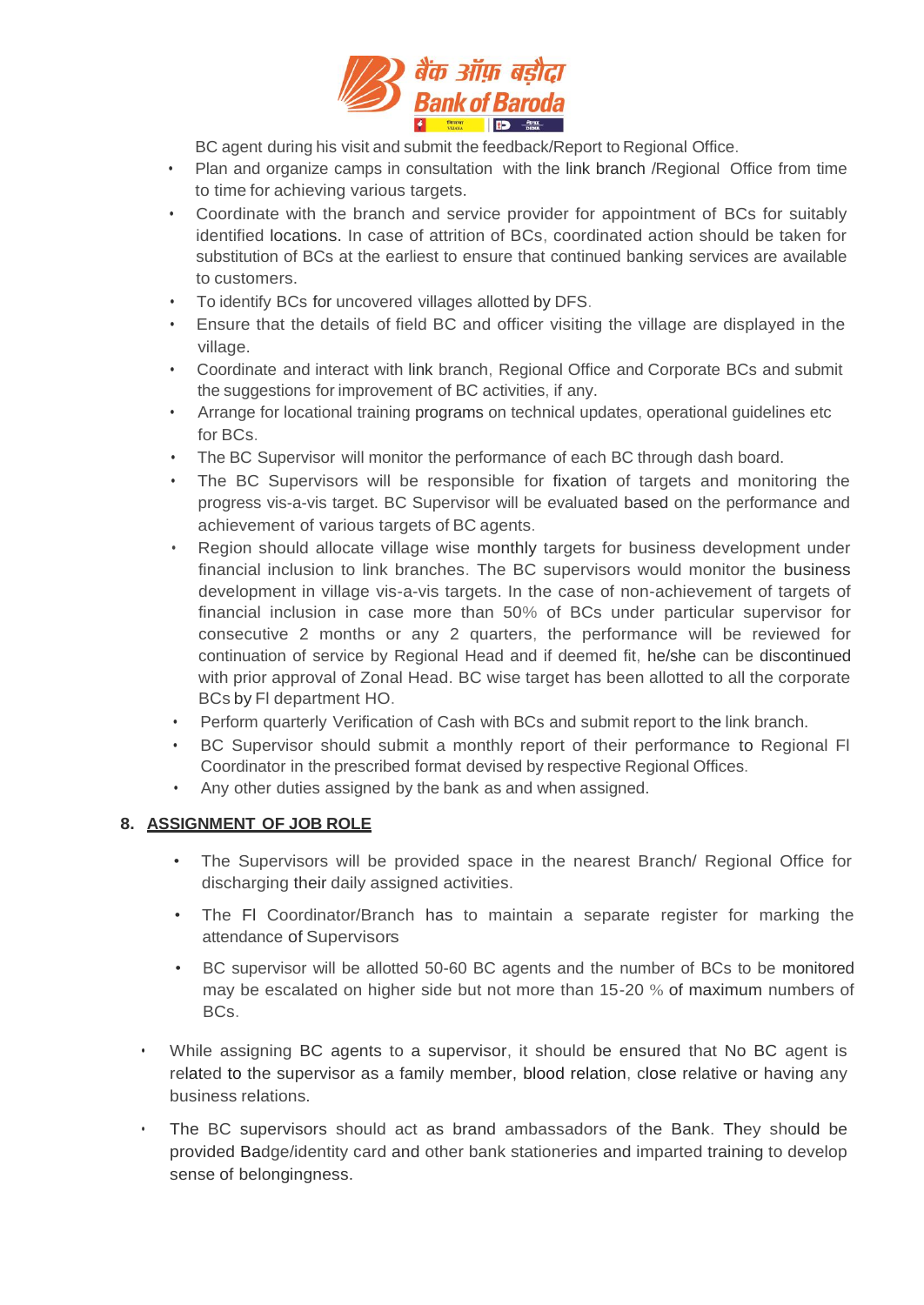

### **9. PAYMENT OF MONTHLY REMUNERATION:**

The BC Supervisors will have a mixed structure of monthly remuneration comprising of both fixed and variable components.

| <b>Fixed Component</b> | <b>Variable Component</b> |  |
|------------------------|---------------------------|--|
| Rs. 15,000/-           | Rs. 10,000/-              |  |

The variable components will be ascertained based on the score secured by each BC agent on various parameters as per scoring matrix given in **Annexure** II.

| Sr. No | <b>Scoring</b> | <b>Variable Component</b> |  |
|--------|----------------|---------------------------|--|
|        | $>=30-39$      | Rs.4000/-                 |  |
|        | $>= 40 - 49$   | Rs. 5000/-                |  |
| 3      | $>=50-59$      | Rs. 6000/-                |  |
|        | $>= 60 - 69$   | Rs. 7000/-                |  |
| 5      | $>=70 - 79$    | Rs. 8000/-                |  |
|        | $>= 80-89$     | Rs. 9000/-                |  |
|        | $>= 90-100$    | Rs. 10,000/-              |  |

The variable component of the commission will be decided as per the slab given below

### **10. TERMINATION OF SERVICES:**

- Bank has the right to initiate termination of contract by giving 30 days' notice. However, in case of non-satisfactory conduct /misbehavior, bank reserves the right to terminate the contract instantly without any prior notice. The authority for deciding such cases will be Regional Head.
- Bank should blacklist the Supervisor who has been involved in fraud and a list should be circulated to Zones/Regions at regular intervals to avoid engagement in any other Zone/Regions.
- The BC Supervisor can also initiate for termination of contract by giving 30 days' notice.

### **11. RENEWAL OF CONTRACT**

- Deputy Regional Heads, looking after Financial Inclusion activities, will review the performance of the BC supervisors on half-yearly basis.
- Based on the recommendation of the Dy. Regional Manager and after assessing performance of the BC Supervisors, the based on the recommendation of the Dy. Regional Manager will recommend to Zonal Heads for further continuation/ termination of the BC Supervisor. In case of non-achievement of target in respect of above mentioned parameters continuously for 2 months by more than 50% of BC Agents allotted, the service contract with the BC Supervisor may be discontinued by the Region after obtaining approval from Zonal Head.
- The migration of the existing BC Supervisors to new modified policy will be done at the time of their review.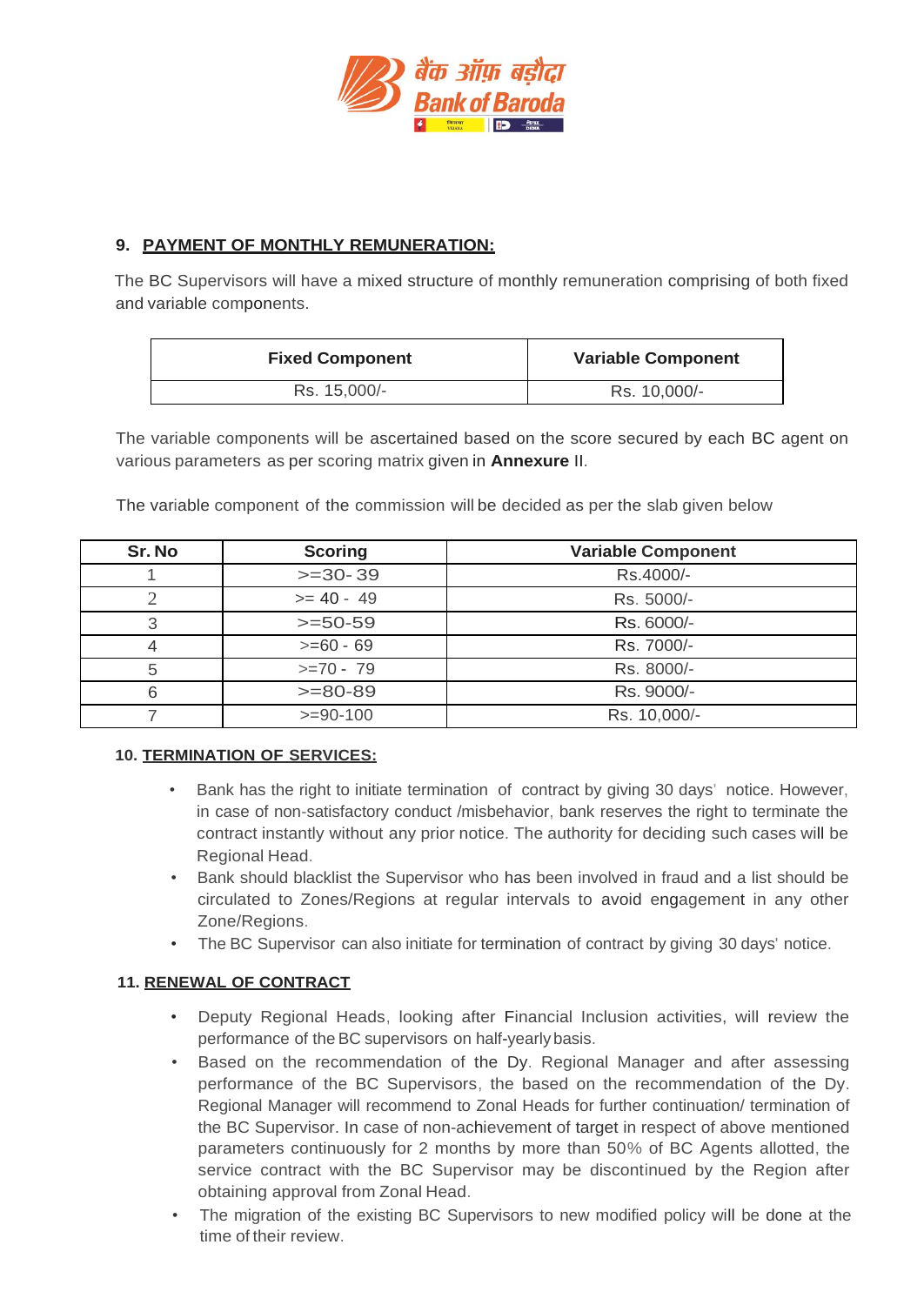

**Annexure - 1**

### **Application for the Business Correspondent Supervisor**

To The Regional Manager Bank of Baroda  $--- - - -$  Region

Affix Photograph

With reference to you advertisement dated \_\_\_\_\_\_\_\_\_\_\_\_\_\_\_\_ I submit my application and details for the assignment of Business Correspondent Supervisor as given below:

| $\mathbf{1}$            | <b>NAME (IN FULL)</b>                    |                                    |  |
|-------------------------|------------------------------------------|------------------------------------|--|
| $\overline{2}$          | <b>FATHER'S/HUSBAND'S</b><br><b>NAME</b> |                                    |  |
| 3                       | <b>GENDER (MALE/FEMALE)</b>              |                                    |  |
| $\overline{\mathbf{4}}$ | <b>DATE OF BIRTH</b>                     |                                    |  |
| 5                       | <b>ADDRESS</b>                           | <b>CURRENT</b><br><b>PERMANENT</b> |  |
| 6                       | <b>CONTACT</b><br><b>DETAILS</b>         | <b>MOBILE NO</b>                   |  |
|                         |                                          | <b>E-MAIL ID</b>                   |  |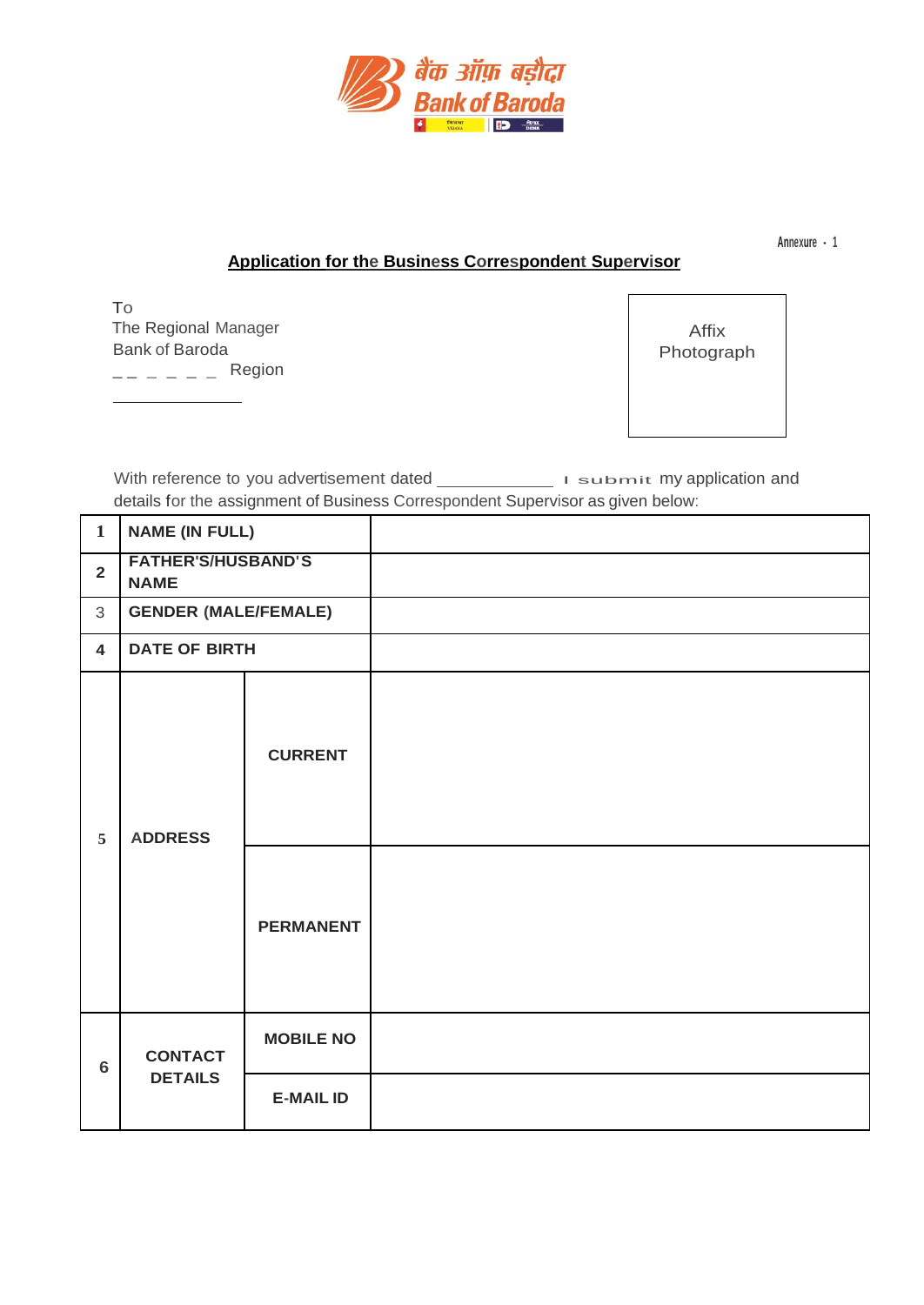

| $\overline{7}$   | <b>EDUCATIONAL</b><br>QUALIFICATION                                                                         |              |                     |              |  |
|------------------|-------------------------------------------------------------------------------------------------------------|--------------|---------------------|--------------|--|
| $\,8\,$          | DISABILITY, IF ANY<br>(YES/NO)                                                                              |              |                     |              |  |
| $\boldsymbol{9}$ | PREVIOUS EXPERIENCE                                                                                         |              |                     |              |  |
|                  |                                                                                                             |              |                     |              |  |
| 10               | <b>NAME &amp; ADDRESS OF TWO</b><br><b>REFERENCE</b>                                                        |              |                     |              |  |
| 11               | <b>PREFERRED DISTRICTSFOR</b><br><b>WORKING</b>                                                             | Preference 1 | <b>Preference 2</b> | Preference 3 |  |
| 12               | ANY OTHER INFORMATION<br>THE APPLICANT WISHES TO<br><b>GIVE IN SUPPORT OF HIS/HER</b><br><b>CANDIDATURE</b> |              |                     |              |  |